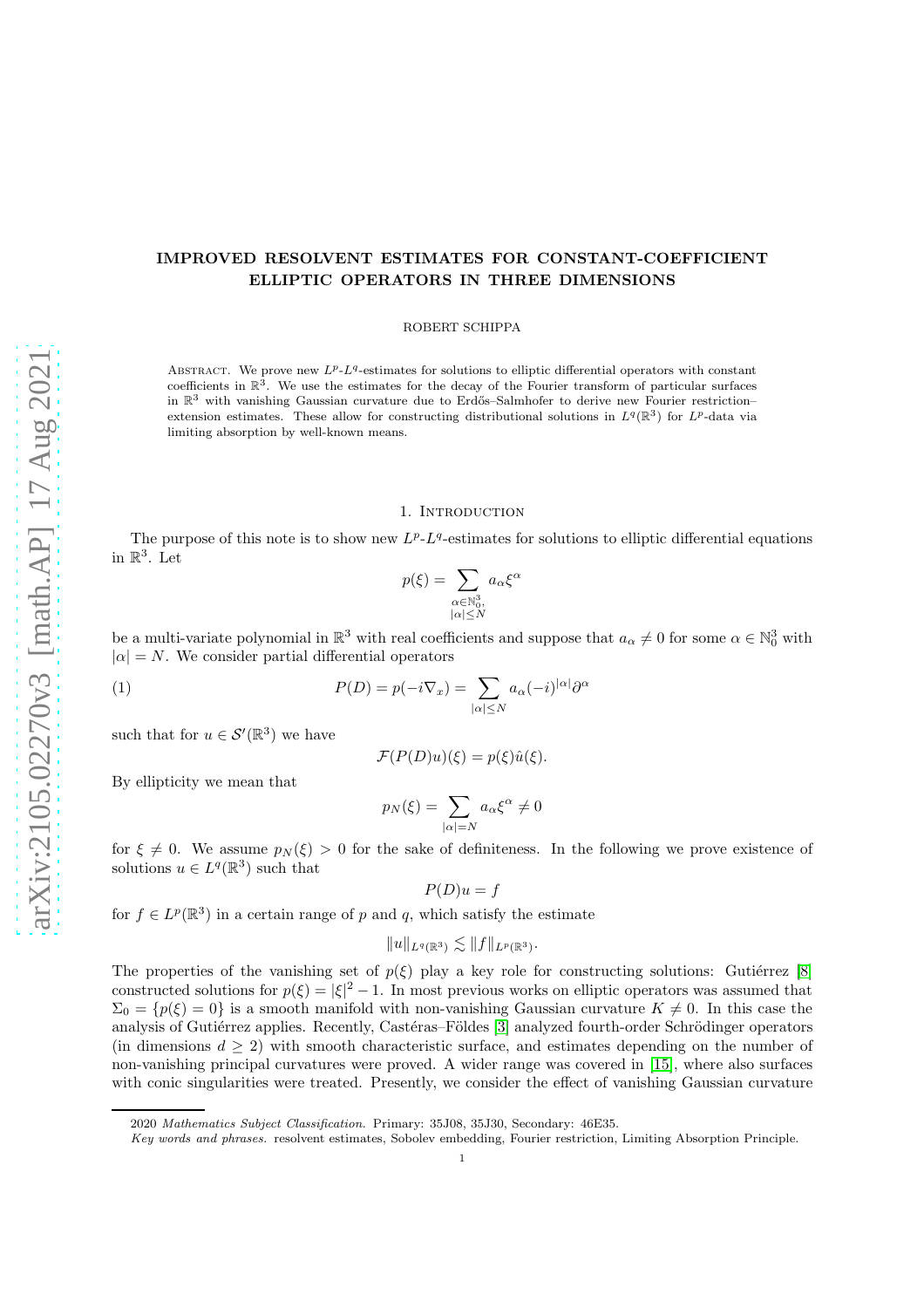under a transversality assumption, which was described by Erdős–Salmhofer [\[6\]](#page-7-3). The idea of constructing solutions is to consider approximates

$$
\hat{u}_{\delta}(\xi) = \frac{1}{(2\pi)^3} \int_{\mathbb{R}^3} \frac{e^{ix.\xi} \hat{f}(\xi)}{p(\xi) + i\delta} d\xi
$$

for  $\delta \neq 0$  and show uniform bounds

(2) kuδkLq(R3) . kfkLp(R3)

for fixed  $P(D)$ .

Then we shall find distributional limits  $u \in L^q(\mathbb{R}^3)$ , which satisfy

$$
P(D)u = f \text{ in } \mathcal{S}'(\mathbb{R}^3)
$$

and

$$
||u||_{L^q(\mathbb{R}^3)} \lesssim ||f||_{L^p(\mathbb{R}^3)}.
$$

This is referred to as limiting absorption principle. We shall still assume that  $\nabla p(\xi) \neq 0$  for  $\xi \in \Sigma_0$ . This is a generic assumption for polynomials. In this case Sokhotsky's formula yields for solutions as described above

$$
u(x) = \frac{1}{(2\pi)^3} \int_{\mathbb{R}^3} \frac{e^{ix.\xi} \hat{f}(\xi)}{p(\xi) \pm i0} d\xi
$$
  
= 
$$
\mp \frac{i\pi}{(2\pi)^3} \int_{\mathbb{R}^3} e^{ix.\xi} \hat{f}(\xi) \delta_{\Sigma_0}(\xi) d\xi + \frac{1}{(2\pi)^3} v.p. \int_{\mathbb{R}^3} \frac{e^{ix.\xi} \hat{f}(\xi)}{p(\xi)} d\xi.
$$

This points out a close connection to Fourier restriction. The most basic  $L^p$ - $L^q$ -results rely on the decay of the Fourier transform of the surface measure. This in term is caused by the curvature of the surface. If  $K \neq 0$ , the estimate

$$
|\hat{\mu}_S(\xi)| = \big|\int_S e^{ix.\xi} dx\big| \lesssim \langle \xi \rangle^{-1}
$$

is classical (cf. [\[14,](#page-7-4) [16\]](#page-7-5)). Corresponding  $L^p-L^q$ -estimates for solutions were proved in [\[15\]](#page-7-2). In this note we consider vanishing total curvature under additional transversality assumptions. For constructing solutions as laid out above, we also have to consider level sets  $\Sigma_a = \{p(\xi) = a\}$  for  $|a| \leq \delta_0$ . We recall the assumptions in Erdős–Salmhofer:

Let I be a compact interval and let  $\mathcal{D} = e^{-1}(I)$ . Suppose that  $\Sigma_a$  is a two-dimensional submanifold for each  $a \in I$ . Let  $f \in C_c^{\infty}(\mathcal{D})$  and define

(3) 
$$
\hat{\mu}_a(x) = \int_{\Sigma_a} e^{ix.\xi} f(\xi) d\sigma_a(\xi)
$$

the Fourier transform of the surface carried measure  $fd\sigma_a$ . Let  $C_0 = \text{diam}(\mathcal{D}), C_1 = ||p||_{C^5(\mathcal{D})}.$  The following assumptions have to be met: Assumption 1:

(4) 
$$
C_2 = \min_{\xi \in \mathcal{D}} |\nabla p(\xi)| > 0,
$$

which means that  $(\Sigma_a)_{a \in I}$  is a regular foliation of  $\mathcal{D}$ .

Let  $K: \mathcal{D} \to \mathbb{R}$  be the Gaussian curvature of the foliation, i.e., for  $\xi \in \Sigma_a \subseteq \mathcal{D}$ ,  $K(\xi)$  denotes the curvature of  $\Sigma_a$  at  $\xi$ .

The crucial assumption is that the vanishing set of the Gaussian curvature is a submanifold, which intersects  $(\Sigma_a)_{a \in I}$  transversally:

**Assumtion 2:** Let  $\mathcal{C} = \{\xi \in \mathcal{D} : K(\xi) = 0\}$ . Then

$$
C_3 = \min_{\xi \in \mathcal{D}} (\{ |\nabla p(\xi) \times \nabla K(\xi) | : \xi \in \mathcal{C} \}) > 0.
$$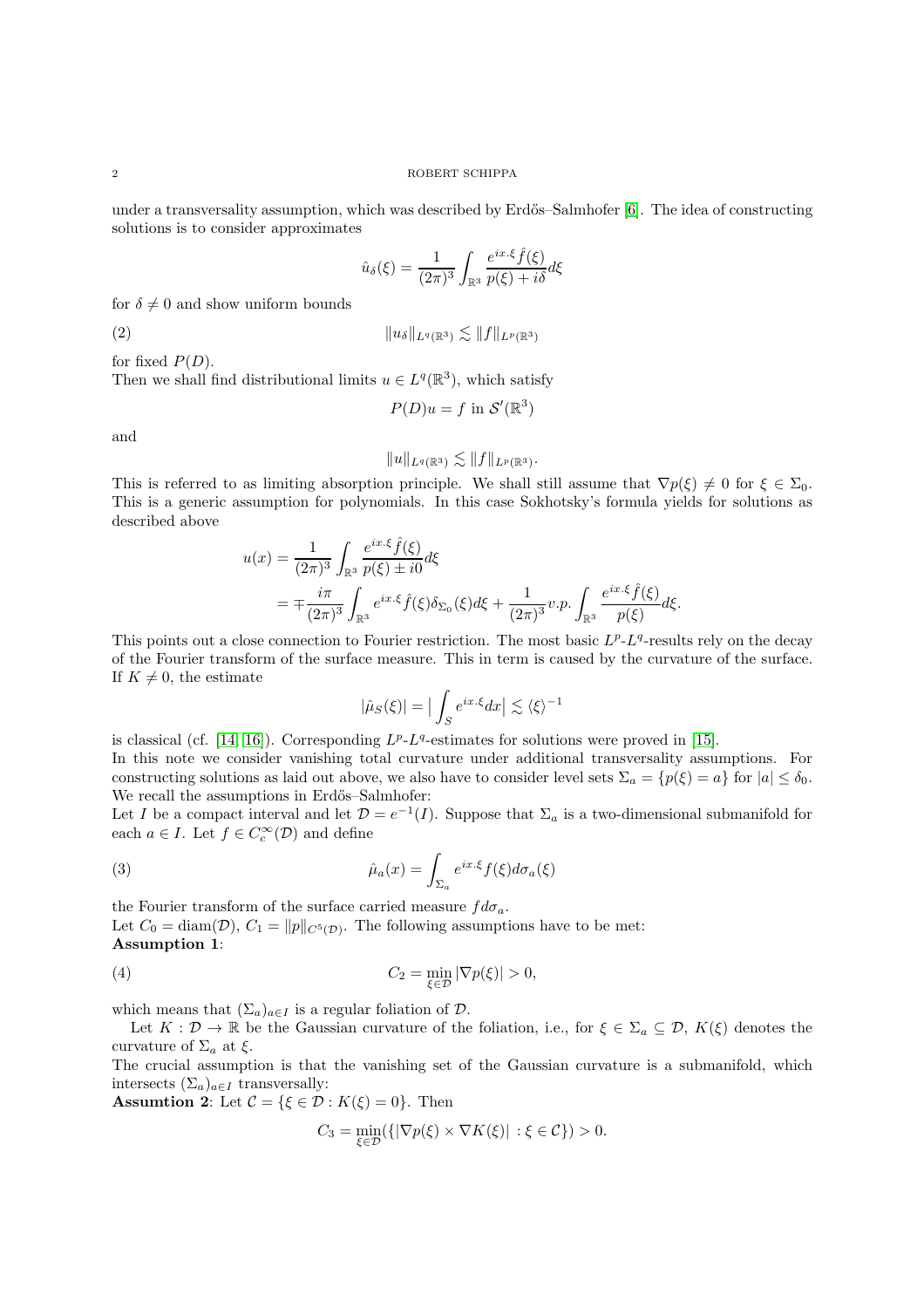With  $\nabla K$  non-vanishing on C, it is a two-dimensional submanifold by the regular value theorem. Since  $p$  and  $K$  are smooth, we find that

$$
\Gamma_a = \mathcal{C} \cap \Sigma_a
$$

is a finite union of disjoint regular curves on  $\Sigma_a$  for each  $a \in I$ . Let

$$
\xi \mapsto w(\xi) = \frac{\nabla p(\xi) \times \nabla K(\xi)}{|\nabla p(\xi) \times \nabla K(\xi)|}
$$

be the unit vectorfield tangent to  $\Gamma_a$ . Denote the normal map  $\nu : \mathcal{D} \to \mathbb{S}^2$  by

$$
\nu(\xi) = \frac{\nabla p(\xi)}{|\nabla p(\xi)|}.
$$

Recall that the Gaussian curvature is given by the Jacobian of the normal map restricted to each surface,  $\nu : \Sigma_a \to \mathbb{S}^2$ :  $K(\xi) = \det \nu'(\xi)$ .

We further require the following regularity assumption on the Gauss map. **Assumption 3:** The number of preimages of  $\nu : \Sigma_a \to \mathbb{S}^2$  is finite, i.e.,

$$
C_4 = \sup_{a \in I} \sup_{\omega \in \mathbb{S}^2} \text{card}\{p \in \Sigma_a : \nu(p) = \omega\} < \infty.
$$

On the curves  $\Gamma_a$ , exactly one of the principal curvatures vanish. We define a (local) unit vectorfield  $Z \in T\Sigma_a$  along  $\Gamma_a$  in the tangent plane of  $\Sigma_a$ . Z can be extended to a neighbourhood of  $\Gamma_a$  as the direction of the principal curvature that is small and vanishes on  $\Gamma_a$ . We assume that Z is transversal to  $\Gamma_a$ . Weaker, non-uniform decay estimates were proved in [\[6\]](#page-7-3) also in the presence of tangential points. To ensure uniform decay, we assume the following:

Assumption 4: The set of tangential points

<span id="page-2-3"></span>
$$
\mathcal{T}_a = \{ \xi \in \Gamma_a : Z(\xi) \times w(\xi) = 0 \},
$$

is empty.

Under the above assumptions, Erdős–Salmhofer [\[6,](#page-7-3) Theorem 2.1] proved the following dispersive estimate for the Fourier transform of the surface measure  $\mu_a$ :

$$
|\hat{\mu}_a(\xi)| \le C \langle \xi \rangle^{-\frac{3}{4}}
$$

with  $C = C(C_0, \ldots, C_4, ||f||_{C^2(\mathcal{D})})$ . This morally corresponds to a decay from  $\frac{3}{2}$  principal curvatures bounded from below in modulus and thus improves the previous result for one non-vanishing principal curvature (cf. [\[15,](#page-7-2) Theorem 1.3]). In this article we record its consequence for solutions to elliptic differential operators. Allowing for tangential points covers generic surfaces in  $\mathbb{R}^3$  as pointed out in [\[6\]](#page-7-3). However, the decay proved in [\[6\]](#page-7-3) is not uniform in this case anymore. It might be possible to show the same results for a broader class via the estimates due to Ikromov–Müller [\[9\]](#page-7-6).

In the first step, we derive a Fourier restriction–extension theorem for surfaces  $\Sigma_a$  by following along the lines of the preceding work [\[15\]](#page-7-2). We prove strong bounds

<span id="page-2-0"></span>(6) 
$$
\|\int_{\mathbb{R}^3} e^{ix.\xi} \delta_{\Sigma_a}(\xi) \beta(\xi) \widehat{f}(\xi) d\xi\|_{L^q(\mathbb{R}^3)} \lesssim \|f\|_{L^p(\mathbb{R}^3)}
$$

within a pentagonal region. Here  $\beta \in C_c^{\infty}$  localizes to a suitable neighbourhood of  $\{K = 0\}$  in  $(\Sigma_a)_{a \in [-\delta_0,\delta_0]}$ . Away from  $\{K = 0\}$ , [\[15,](#page-7-2) Theorem 1.3] provides better estimates for  $d = 3$ ,  $k = 2$ . On part of the boundary of the pentagonal region, we show weak bounds

<span id="page-2-1"></span>(7) 
$$
\|\int_{\mathbb{R}^3} e^{ix.\xi} \delta_{\Sigma_a}(\xi) \beta(\xi) \widehat{f}(\xi) d\xi\|_{L^{q,\infty}(\mathbb{R}^3)} \lesssim \|f\|_{L^p(\mathbb{R}^3)}
$$

<span id="page-2-2"></span>(8) 
$$
\| \int_{\mathbb{R}^3} e^{ix.\xi} \delta_{\Sigma_a}(\xi) \beta(\xi) \widehat{f}(\xi) d\xi \|_{L^q(\mathbb{R}^3)} \lesssim \|f\|_{L^{p,1}(\mathbb{R}^3)},
$$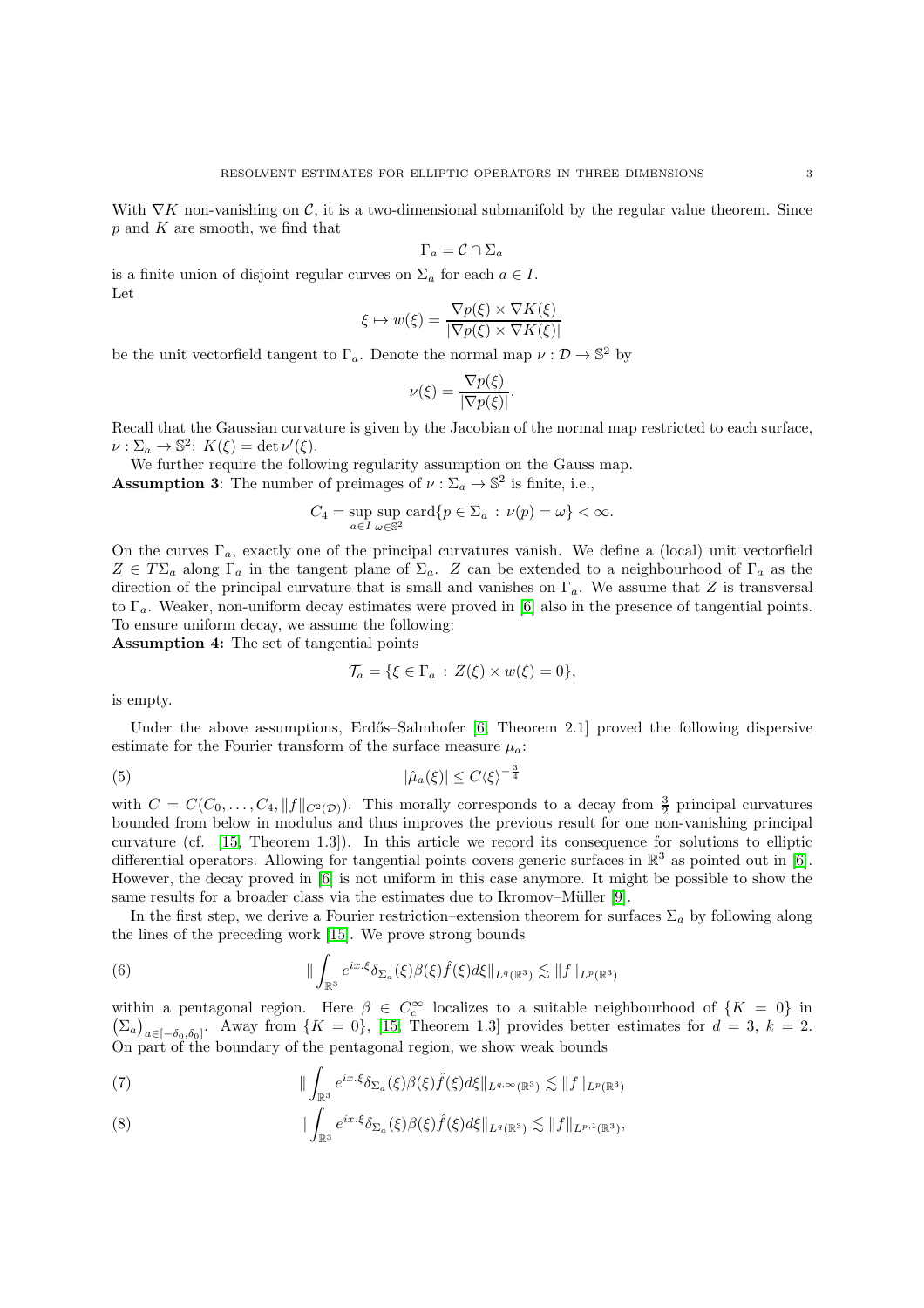and lastly, restricted weak bounds

(9) 
$$
\| \int_{\mathbb{R}^3} e^{ix.\xi} \delta_{\Sigma_a}(\xi) \beta(\xi) \hat{f}(\xi) d\xi \|_{L^{q,\infty}(\mathbb{R}^3)} \lesssim \|f\|_{L^{p,1}(\mathbb{R}^3)}
$$

at its inner endpoints. We refer to Figure [2](#page-5-0) for a diagram. For  $X, Y \in [0, 1]^2$  we write  $[X, Y] = \{Z :$  $\exists \lambda \in [0,1]: Z = \lambda X + (1-\lambda)Y\}$  and correspondingly  $(X, Y), (X, Y],$  etc.

<span id="page-3-1"></span>**Proposition 1.1.** Let  $p : \mathbb{R}^3 \to \mathbb{R}$  be an elliptic polynomial with  $\delta_0 > 0$  such that for  $\Sigma_a = \{p(\xi) = a\}$ ,  $-\delta_0 \le a \le \delta_0$  Assumptions 1-4 are satisfied in a neighbourhood of  $K = 0$  in  $\Sigma_a$ . Then, we find [\(6\)](#page-2-0) to hold for  $(\frac{1}{p}, \frac{1}{q}) \in [0, 1]^2$  provided that

<span id="page-3-0"></span>
$$
\frac{1}{p} > \frac{7}{10}, \quad \frac{1}{q} < \frac{3}{10}, \quad \frac{1}{p} - \frac{1}{q} \ge \frac{4}{7}.
$$

Let

<span id="page-3-3"></span>
$$
B = \left(\frac{7}{10}, \frac{9}{70}\right), \ C = \left(\frac{7}{10}, 0\right), \quad B' = \left(\frac{61}{70}, \frac{3}{10}\right), \ C' = \left(1, \frac{3}{10}\right):
$$

Furthermore, we find [\(7\)](#page-2-1) to hold for  $(1/p, 1/q) \in (B', C']$ , [\(8\)](#page-2-2) for  $(1/p, 1/q) \in (B, C]$ , and [\(9\)](#page-3-0) for  $(1/p, 1/q) \in \{B, B'\}.$ 

In the second step we foliate a neighbourhood U of  $\Sigma_0$  with level sets of p to show bounds  $||A_\delta f||_{L^q} \lesssim$  $||f||_{L^p(\mathbb{R}^3)}$  for

(10) 
$$
A_{\delta}f(x) = \int_{\mathbb{R}^3} \frac{e^{ix.\xi} \beta_1(\xi)}{p(\xi) + i\delta} \hat{f}(\xi) d\xi
$$

independent of  $\delta$ . Here, p, q are as in Proposition [1.1](#page-3-1) and  $|p(\xi)| \leq \delta_0$  for  $\xi \in \text{supp } (\beta_1)$  with  $\Sigma_0 \subseteq$ supp  $(\beta_1)$ . Away from the singular set, estimates for

(11) 
$$
B_{\delta}f(x) = \int_{\mathbb{R}^3} \frac{e^{ix.\xi} \beta_2(\xi)}{p(\xi) + i\delta} \hat{f}(\xi) d\xi
$$

with  $\beta_1 + \beta_2 \equiv 1$  follow from Young's inequality and properties of the Bessel potential. The estimate of  $||B_{\delta}||_{L^p \to L^q}$  depends on the order of the elliptic operator.

The method of proof is well-known and detailed in [\[15\]](#page-7-2); see also [\[12,](#page-7-7) [10\]](#page-7-8) and references therein. We shall be brief. It turns out that one can follow along the lines of [\[15\]](#page-7-2) very closely, substituting  $k = \frac{3}{2}$ non-vanishing principal curvatures. We prove the following:

<span id="page-3-2"></span>**Theorem 1.2.** Let  $p : \mathbb{R}^3 \to \mathbb{R}$  be an elliptic polynomial of degree  $N \geq 2$ . Let  $1 < p_1, p_2, q < \infty$ and  $f \in L^{p_1}(\mathbb{R}^3) \cap L^{p_2}(\mathbb{R}^3)$ . Suppose that there is  $\delta_0 > 0$  such that Assumptions 1-4 are satisfied for  $(\Sigma_a)_{a \in [-\delta_0,\delta_0]}$ . Then, there is  $u \in L^q(\mathbb{R}^3)$  satisfying

<span id="page-3-4"></span>
$$
P(D)u = f
$$

in the distributional sense and the estimate

$$
||u||_{L^{q}(\mathbb{R}^{3})} \lesssim ||f||_{L^{p_{1}} \cap L^{p_{2}}(\mathbb{R}^{3})}
$$

holds true provided that

$$
\frac{1}{p_1} > \frac{7}{10}, \quad \frac{1}{q} < \frac{3}{10}, \quad \frac{1}{p_1} - \frac{1}{q} \geq \frac{4}{7}
$$

and for  $N \leq 3$ 

$$
0 \le \frac{1}{p_2} - \frac{1}{q} \le \frac{N}{3}, \quad \left(\frac{1}{q}, \frac{1}{p_2}\right) \notin \begin{cases} \{(0, \frac{2}{3}), (\frac{1}{3}, 1)\} & \text{for } N = 2, \\ \{(0, 1)\} & \text{for } N = 3. \end{cases}
$$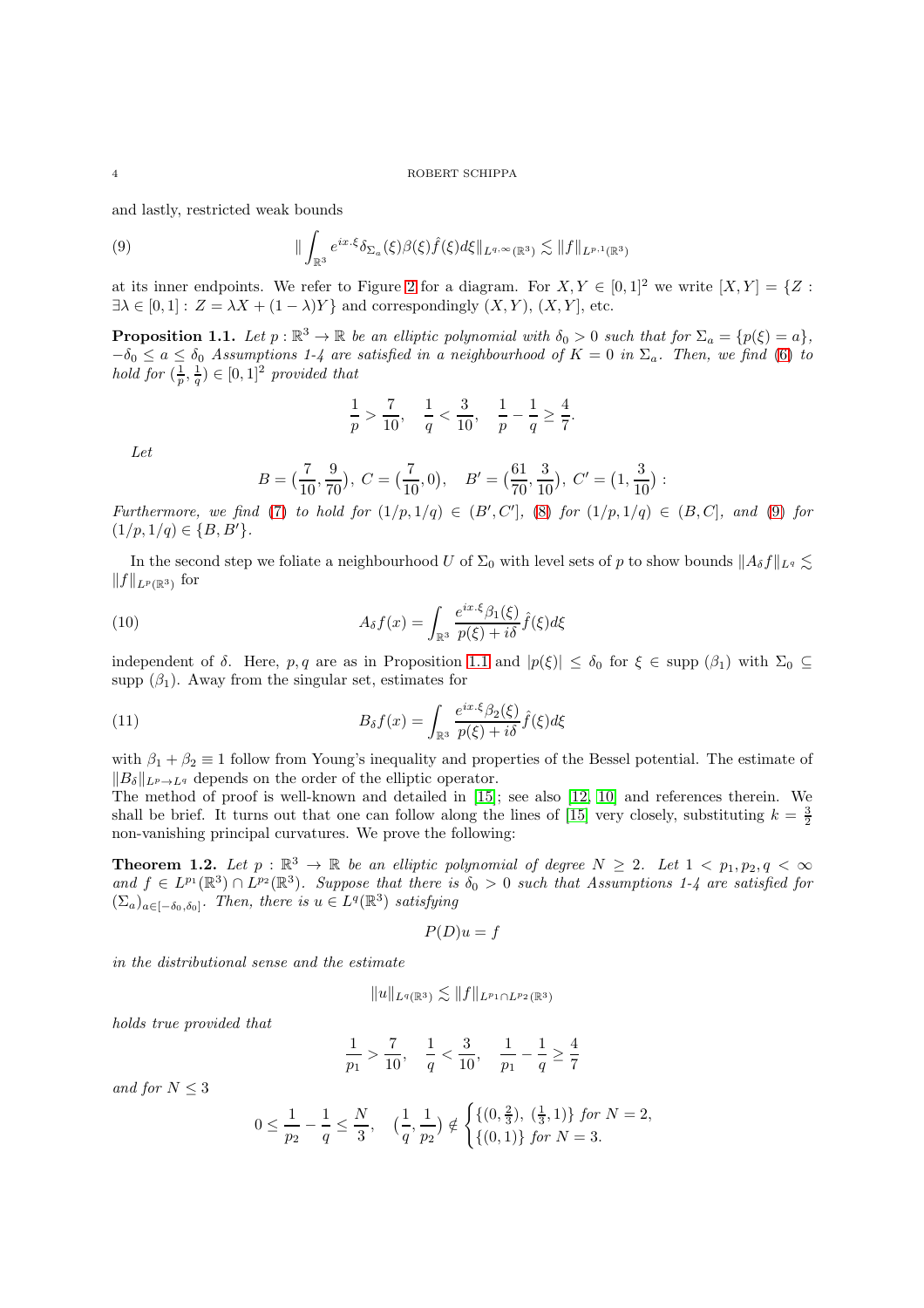## 2. The Fourier restriction-extension estimate

The purpose of this section is to prove Proposition [1.1.](#page-3-1) We shall follow the argument of [\[15,](#page-7-2) Section 4]. In the first step, we localize to a small neighbourhood of the vanishing set  $\{K = 0\}$ , which by assumptions is a two-dimensional manifold in  $\mathcal{D}$ . In the complementary set, by compactness, we can apply [\[15,](#page-7-2) Theorem 1.3, which gives uniform  $L^p L^q$ -estimates in a broader range. Thus, it is enough to suppose that Assumptions 1-4 are valid in a neighbourhood of  $\{K = 0\}$ . The proof follows [\[15,](#page-7-2) Section 4] closely. In the first step, by finite decomposition and rotations, we change to parametric representation of  $\Sigma_a = \{(\xi', \psi(\xi')) : \xi' \in B(0, c)\}\.$  We show bounds  $T: L^p(\mathbb{R}^3) \to L^q(\mathbb{R}^3)$  for

$$
Tf(x) = \int_{\mathbb{R}^3} \delta(\xi_3 - \psi(\xi')) e^{ix.\xi} \chi(\xi') \hat{f}(\xi) d\xi.
$$

The following decay estimate, which is [\(5\)](#page-2-3), is central.

$$
\left| \int e^{i(x'\cdot \xi' + x_3\psi(\xi'))} \beta(\xi') d\xi' \right| \lesssim (1+|x_3|)^{-\frac{3}{4}}.
$$

Applying the  $TT^*$  argument (cf. [\[17,](#page-7-9) [7,](#page-7-10) [11\]](#page-7-11)), we find the following Strichartz estimate:

(12) 
$$
\left\| \int e^{i(x'\cdot \xi' + x_3 \psi(\xi'))} \beta(\xi') \hat{f}(\xi') d\xi' \right\|_{L_x^{\frac{14}{3}}(\mathbb{R}^3)} \lesssim \|f\|_{L_{\xi'}^2(B(0,c))}.
$$

We recall the following lemma to decompose the delta distribution:

**Lemma 2.1** ([\[4,](#page-7-12) Lemma 2.1]). There is a smooth function  $\phi$  satisfying supp( $\hat{\phi}$ )  $\subseteq$  {t :  $|t| \sim 1$ } such that for all  $f \in \mathcal{S}(\mathbb{R}^d)$ ,

$$
\langle \delta(\xi_3 - \psi(\xi')), f \rangle = \sum_{j \in \mathbb{Z}} 2^j \int_{\mathbb{R}^3} \phi(2^j(\xi_3 - \psi(\xi')))\chi(\xi')f(\xi)d\xi.
$$

By this, we can write

$$
Tf(x) = \sum_{j \in \mathbb{Z}} 2^j \int_{\mathbb{R}^3} \phi(2^j(\xi_3 - \psi(\xi'))) e^{ix.\xi} \chi(\xi') \hat{f}(\xi) d\xi := \sum_{j \in \mathbb{Z}} 2^j T_{2^{-j}} f.
$$

As pointed out in [\[4\]](#page-7-12), the contribution of  $j \leq 0$  is easier to estimate.

The contribution of  $j \geq 0$ , i.e., close to the singularity, is estimated by Strichartz and kernel estimates:

**Lemma 2.2** (cf. [\[15,](#page-7-2) Lemma 4.3]). Let  $q \geq \frac{14}{3}$ . Then, we find the following estimate to hold:

$$
||T_{2^{j}}f||_{L^{q}}(\mathbb{R}^{3}) \lesssim 2^{\frac{-j}{2}}||f||_{L^{2}(\mathbb{R}^{3})}.
$$

This estimate does not admit summation. For this purpose, we interpolate with the kernel estimate: Lemma 2.3 (cf. [\[15,](#page-7-2) Lemma 4.4]). Let

$$
K_{\delta}(x) = \int_{\mathbb{R}^3} e^{ix.\xi} \beta(\xi') \phi\left(\frac{\xi_3 - \psi(\xi')}{\delta}\right) d\xi.
$$

Then  $K_{\delta}$  is supported in  $\{(x', x_3) : |x_3| \sim \delta^{-1}\}$ , and we find the following estimates to hold:

$$
|K_{\delta}(x)| \lesssim_{N} \delta^{N} (1+\delta|x|)^{-N}, \text{ if } |x'| \ge c|x_3|,
$$
  

$$
|K_{\delta}(x)| \lesssim \delta^{\frac{7}{4}}, \text{ if } |x'| \le c|x_3|.
$$

The last ingredient to show (restricted) weak endpoint estimates is Bourgain's summation argument (cf.  $[1, 2]$  $[1, 2]$  and  $[13, Lemma 2.3]$  for an elementary proof):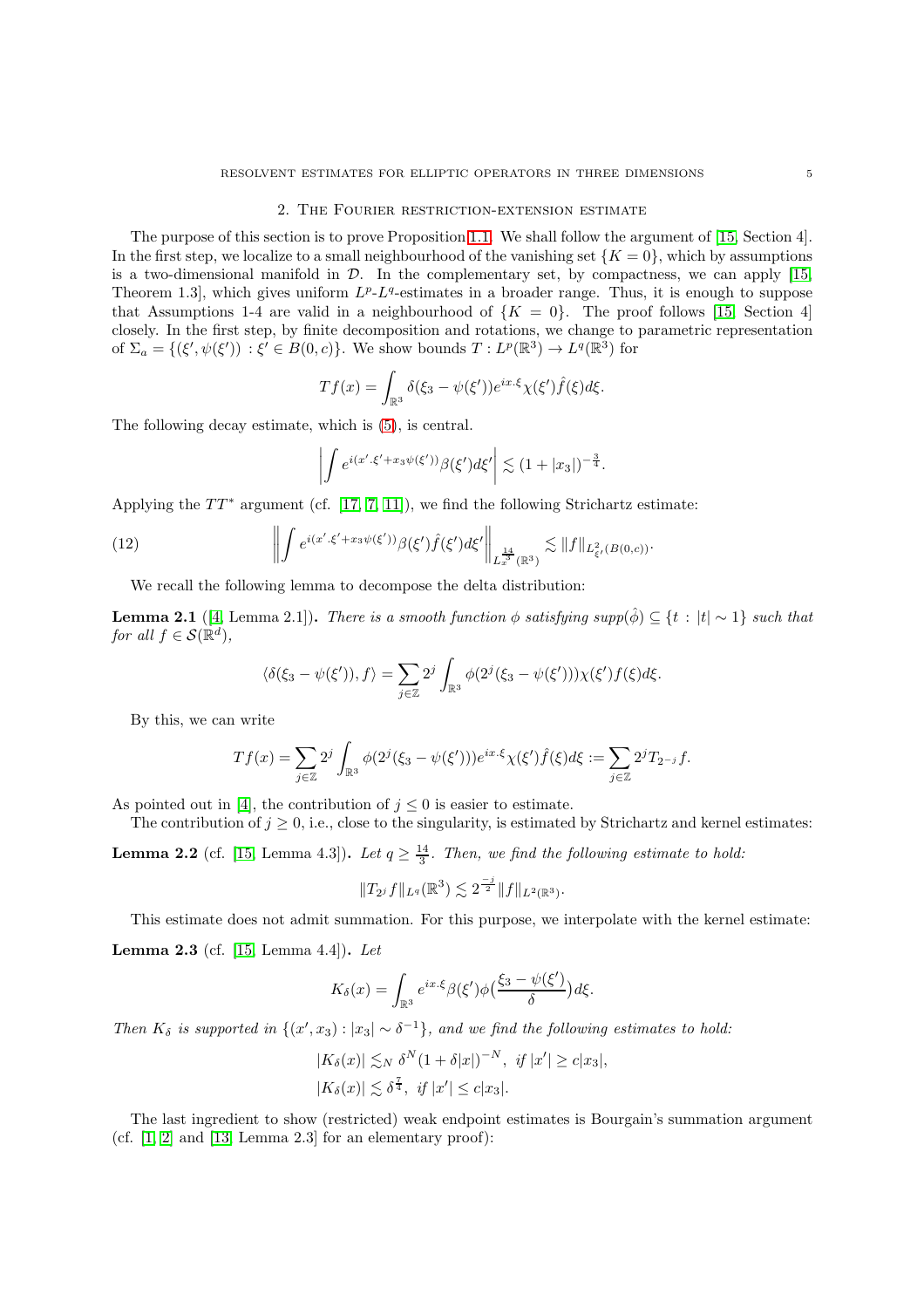

FIGURE 1. Pentagonal region, within which strong  $L^p$ - $L^q$ -Fourier restriction extension estimates hold.

**Lemma 2.4.** Let  $\varepsilon_1, \varepsilon_2 > 0$ ,  $1 \leq p_1, p_2 \leq \infty$ ,  $1 \leq q_1, q_2 < \infty$ . For every  $j \in \mathbb{Z}$  let  $T_j$  be a linear operator, which satisfies

$$
||T_j(f)||_{q_1} \le M_1 2^{\varepsilon_1 j} ||f||_{p_1}
$$
  

$$
||T_j(f)||_{q_2} \le M_2 2^{-\varepsilon_2 j} ||f||_{p_2}
$$

.

Then, for  $\theta$ , q and  $p_i$  defined by  $\theta = \frac{\varepsilon_2}{\varepsilon_1 \varepsilon_2}$ ,  $\frac{1}{q} = \frac{\theta}{q_1} + \frac{1-\theta}{q_2}$  and  $\frac{1}{p} = \frac{\theta}{p_1} + \frac{1-\theta}{p_2}$ , the following hold:

(13) 
$$
\|\sum_{j} T_{j}(f)\|_{q,\infty} \leq CM_{1}^{\theta} M_{2}^{1-\theta} \|f\|_{p.1},
$$

(14) 
$$
\|\sum_{j} T_{j}(f)\|_{q} \leq CM_{1}^{\theta} M_{2}^{1-\theta} \|f\|_{p,1} \text{ if } q_{1}=q_{2}=q,
$$

<span id="page-5-0"></span>(15) 
$$
\|\sum_{j} T_{j}(f)\|_{q,\infty} \leq CM_{1}^{\theta} M_{2}^{1-\theta} \|f\|_{p} \text{ if } p_{1}=p_{2}.
$$

We interpolate the bounds

$$
2^{j} \|T_{2^{-j}}f\|_{L^{q}(\mathbb{R}^{3})} \lesssim 2^{\frac{j}{2}} \|f\|_{L^{2}(\mathbb{R}^{3})}, \quad \frac{14}{3} \leq q \leq \infty,
$$

and

 $2^{j}\|T_{2^{-j}}f\|_{L^{\infty}(\mathbb{R}^{3})}\lesssim2^{-\frac{3j}{4}}\|f\|_{L^{1}(\mathbb{R}^{3})}$ 

as above together with duality to find restricted weak endpoint bounds

$$
||Tf||_{L^{q,\infty}(\mathbb{R}^3)} \lesssim ||f||_{L^{p,1}(\mathbb{R}^3)}
$$

for  $(1/p, 1/q) \in \{B, B'\}$ , weak bounds

$$
||Tf||_{L^{q,\infty}} \lesssim ||f||_{L^{p}}, \quad ||Tf||_{L^{q}} \lesssim ||f||_{L^{p,1}}
$$

for  $(1/p, 1/q) \in (B', C']$ , respectively,  $(1/p, 1/q) \in (B, C]$ , and strong bounds in the interior of the pentagon  $conv(A, B, C, C', B')$  with  $A = (1, 0),$ 

$$
B = \left(\frac{7}{10}, \frac{9}{70}\right), \ C = \left(\frac{7}{10}, 0\right), \quad B' = \left(\frac{61}{70}, \frac{3}{10}\right), \ C' = \left(1, \frac{3}{10}\right):
$$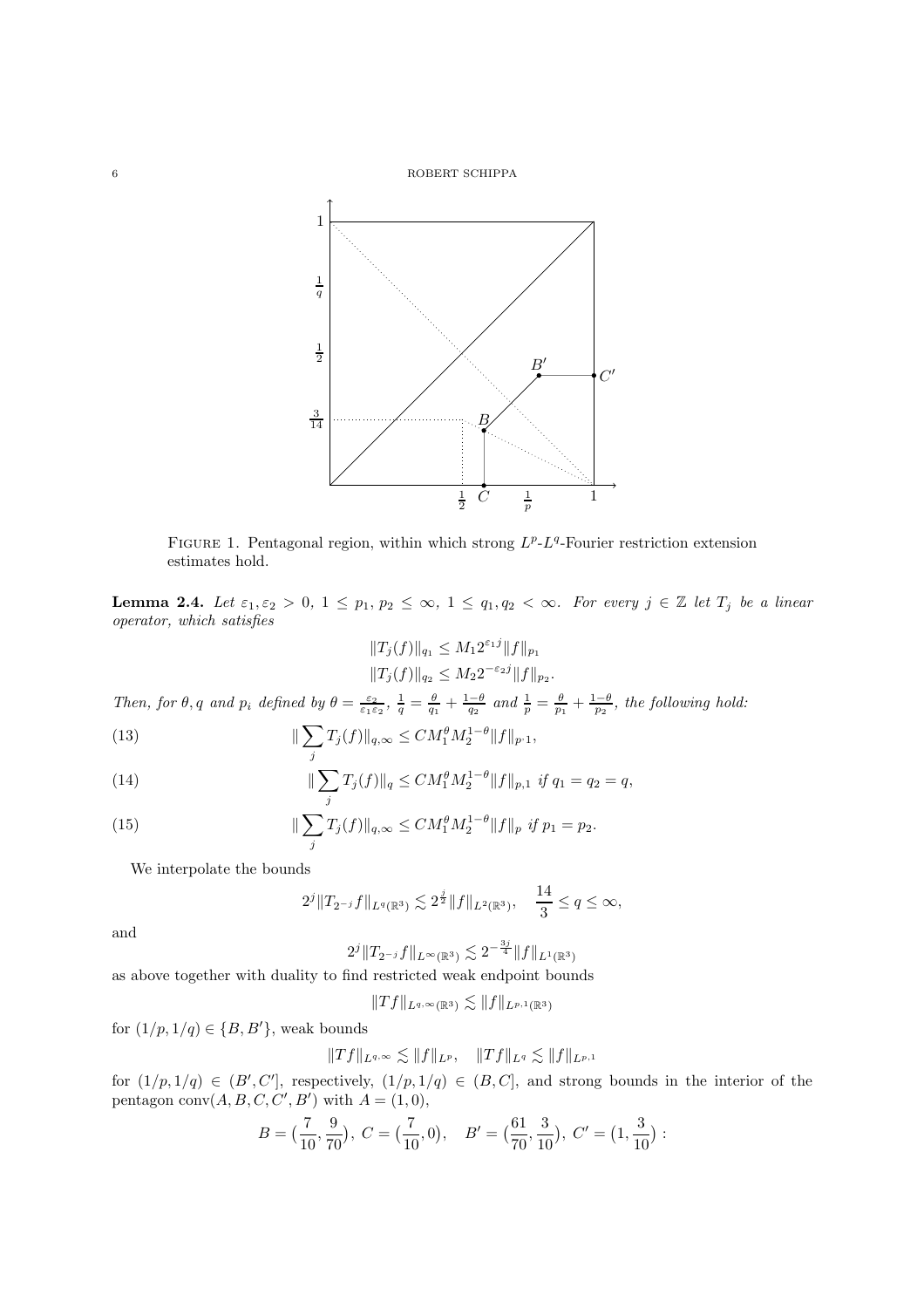Real interpolation of the weak bounds at  $B$  and  $B'$  gives strong bounds on  $(B, B')$ . This finishes the proof of Proposition [1.1.](#page-3-1)

## 3.  $L^p$ - $L^q$ -ESTIMATES FOR SOLUTIONS TO ELLIPTIC DIFFERENTIAL OPERATORS

In this section we prove Theorem [1.2](#page-3-2) relying on Proposition [1.1.](#page-3-1) The argument parallels [\[15,](#page-7-2) Section 5.2] very closely, to avoid repitition we shall be brief. Let  $A_{\delta}$  and  $B_{\delta}$  be as in [\(10\)](#page-3-3) and [\(11\)](#page-3-4). We start with the more difficult estimate of  $A_\delta$ . We show boundedness of  $A_\delta: L^p(\mathbb{R}^3) \to L^q(\mathbb{R}^3)$  independently of  $\delta$  with p, q as in Proposition [1.1.](#page-3-1) For this it is enough to show restricted weak type bounds

$$
||A_\delta||_{L^{q_0,\infty}} \lesssim ||f||_{L^{p_0,1}}
$$

for  $(1/p_0, 1/q_0) = (61/70, 3/10)$  and the bounds

$$
||A_\delta f||_{L^q}\lesssim ||f||_{L^{p,1}}
$$

for  $(1/p, 1/q) \in ((61/70, 3/10), (1, 3/10)]$  as strong bounds for  $A_{\delta}$  with p, q as in Proposition [1.1](#page-3-1) are recovered by interpolation and duality. As  $\nabla p(\xi) \neq 0$  for  $\xi \in \text{supp}(\beta_1)$  by construction, we can change to generalized polar coordinates. Let  $\xi = \xi(p, q)$ , where p and q are complementary coordinates. Write

$$
A_{\delta} f(x) = \int \frac{e^{ix.\xi} \beta_1(\xi)}{p(\xi) + i\delta} \hat{f}(\xi) d\xi = \int dp \int dq \frac{e^{ix.\xi(p,q)} \beta(\xi(p,q)) h(p,q) \hat{f}(\xi(p,q))}{p + i\delta},
$$

where h denotes the Jacobian. We can suppose that  $|\partial^{\alpha} h| \lesssim_{\alpha} 1$  choosing supp( $\beta$ ) small enough. The expression is estimated as in [\[15,](#page-7-2) Subsection 5.2] by suitable decompositions in Fourier space and crucially depending on the Fourier restriction estimates for Proposition [1.1;](#page-3-1) see [\[12\]](#page-7-7) for  $p(\xi) = |\xi|^{\alpha}$ . We write

$$
\frac{1}{p(\xi) + i\delta} = \frac{p(\xi)}{p^2(\xi) + \delta^2} - i \frac{\delta}{p^2(\xi) + \delta^2} = \Re(\xi) - i \Im(\xi).
$$

As in [\[15\]](#page-7-2),  $\mathfrak{I}(D)$  is estimated by Minkowski's inequality and Fourier restriction–extension estimates, in the present context from Proposition [1.1.](#page-3-1) The only difference in the estimate of  $\mathfrak{R}(D)$  is that [\[15,](#page-7-2) Lemma 5.1] is applied for  $k = \frac{3}{2}$  according to the dispersive estimate [\(5\)](#page-2-3). For details we refer to [\[15,](#page-7-2) Section 4. This finishes the proof of the estimate for  $A_{\delta}$ .

For the estimate of  $B_\delta$ , we carry out a further decomposition in Fourier space: By ellipticity, there is  $R \geq 1$  such that

 $|p(\xi)| \gtrsim |\xi|^N$ 

provided that  $|\xi| \ge R$ . Let  $\beta_2(\xi) = \beta_{21}(\xi) + \beta_{22}(\xi)$  with  $\beta_{21}, \beta_{22} \in C^\infty$  and  $\beta_{22}(\xi) = 0$  for  $|\xi| \le R$ ,  $\beta_{22}(\xi) = 1$  for  $|\xi| \geq 2R$ .

We can estimate

$$
||B_{\delta}(\beta_{21}(D)f)||_{L^q} \lesssim ||f||_{L^p}
$$

for any  $1 \leq p \leq q \leq \infty$  by Young's inequality uniform in  $\delta$ . This gives no additional assumptions on p and q. We estimate the contribution of  $\beta_{22}$  by properties of the Bessel kernel (cf. [\[5,](#page-7-16) Theorem 30])

$$
||B_{\delta}(\beta_{22}(D)f)||_{L^{q}(\mathbb{R}^{3})} \lesssim ||\beta_{22}(D)f||_{L^{p}(\mathbb{R}^{3})}
$$

for  $1 \leq p, q \leq \infty$  and  $0 \leq \frac{1}{p} - \frac{1}{q} \leq \frac{N}{3}$  with the endpoints excluded for  $N \leq 3$ . For  $N \geq 4$  this estimate holds true for  $1 \le p \le q \le \infty$ . This corresponds to the second assumption on p and q in Theorem [1.2.](#page-3-2) Lastly, we give the standard argument for constructing solutions: For  $\delta > 0$ , consider the approximate solutions  $u_{\delta} \in L^{q}(\mathbb{R}^{3})$ 

$$
\hat{u}_{\delta}(\xi) = \frac{\hat{f}(\xi)}{p(\xi) + i\delta}.
$$

By the above, we have uniform bounds

 $||u_{\delta}||_{L^{q}(\mathbb{R}^{3})} \lesssim ||f||_{L^{p_{1}}(\mathbb{R}^{3})\cap L^{p_{2}}(\mathbb{R}^{3})}.$